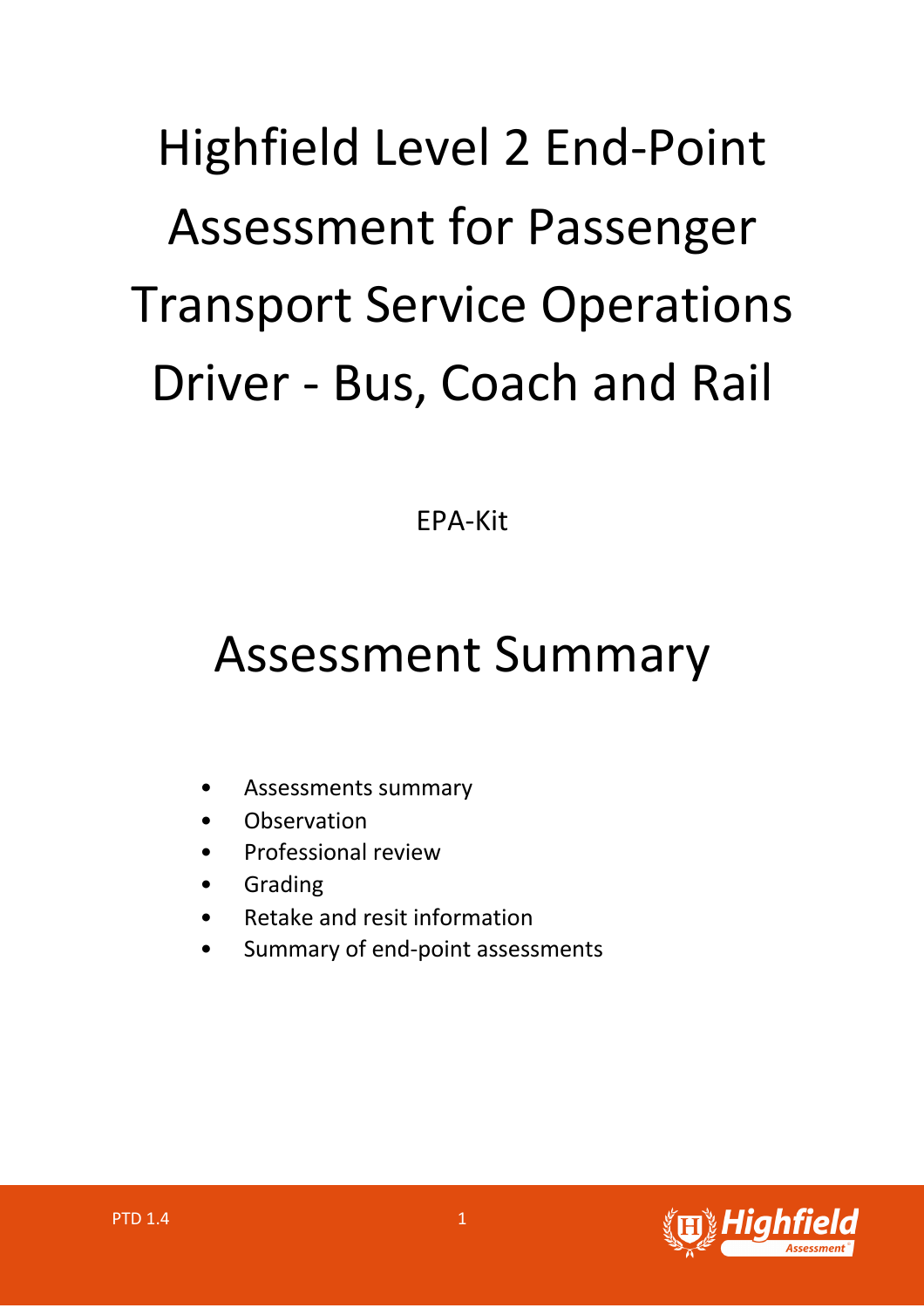## **Assessment Summary**

The end-point assessment for this standard is made up of two components which must be taken in the following order:

- 1. Observation, lasting 1 hour
- 2. Professional review, lasting between 45 minutes and 1 hour, which should take place within 7 days of the observation

As a centre, you should agree a plan and schedule with the apprentice to ensure all assessment components can be completed effectively.

Each component of the end-point assessment will be assessed against the appropriate criteria laid out in this guide, which will be used to determine whether the apprentice has passed.

Highfield must be given access to evidence of the apprentice's structured on-the-job learning (e.g. the journey log) at the point at which the employer notifies Highfield that the apprentice is ready for end-point assessment; this must be at least 1 week prior to the endpoint assessment formally commencing.

#### **Observation**

- To achieve a pass in the observation, all assessment criteria must be completed
- The observation is not graded above a pass

#### **Professional review**

- To achieve a pass in the professional review, all assessment criteria must be completed
- The professional discussion is not graded above a pass

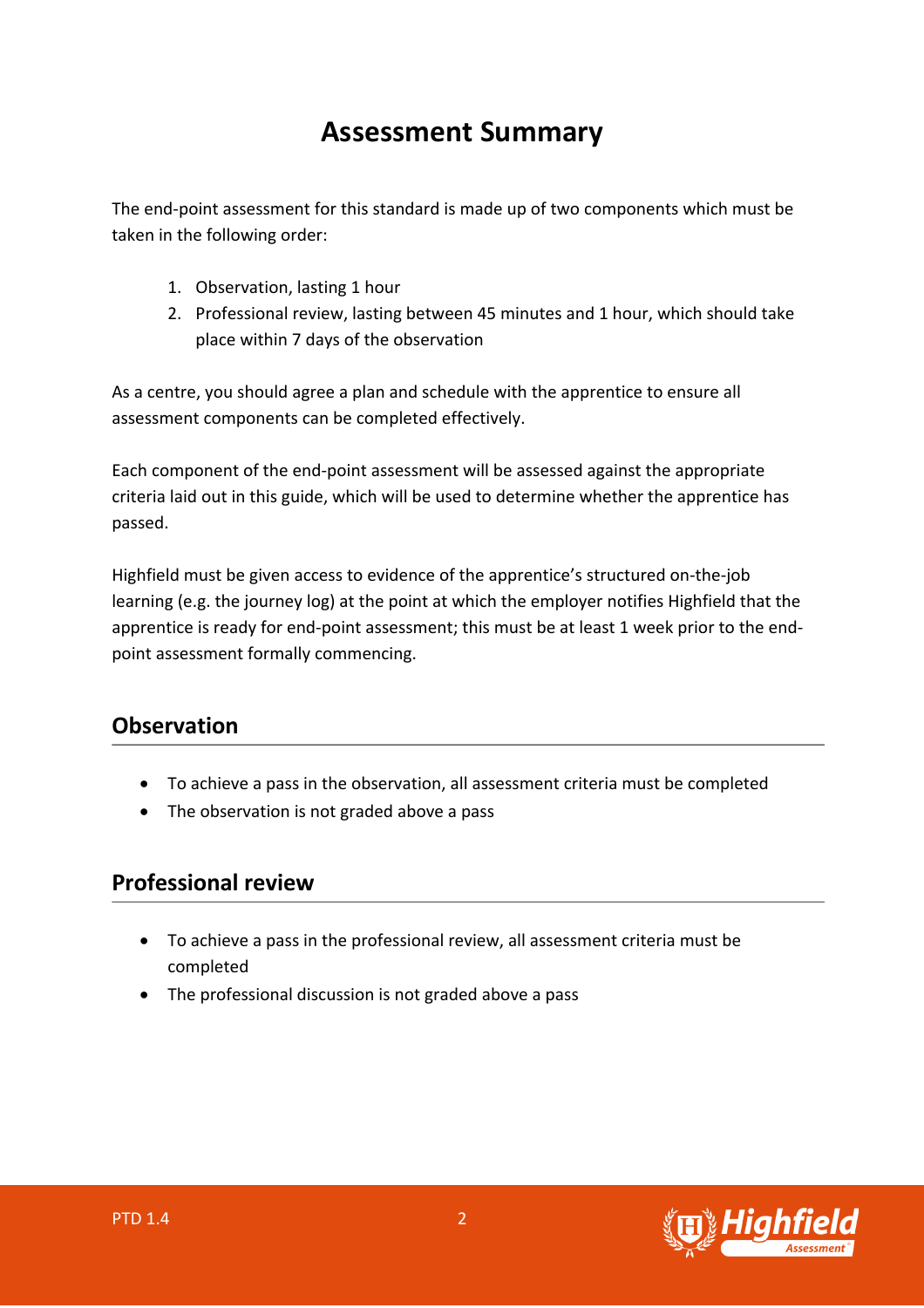#### **Grading**

Owing to 'The Railways and Other Guided Transport Systems' (Safety) Regulations, 2006, this standard is graded as either pass or fail.

In order to achieve a pass, the apprentice must meet all the assessment criteria for both core and the specific pathway (bus, coach or rail) that they are following. They must pass both components to achieve an overall pass.

An automatic fail can be awarded during the observation if the apprentice is seen to undertake any action which would endanger themselves or the lives of others and/or which is in violation of any legislation and/or regulation.

#### **Retake and resit information**

If an apprentice does not pass one or more of the components there will be an opportunity to resit/retake. However, all parties should be confident that the apprentice is ready to start the end-point assessment before the process is started.

Resits should be scheduled as soon as the apprentice is ready, when practicable for the business and in line with the policies, practices and procedures of Highfield.

The resit is normally expected to take place after all the required assessments have been taken and the individual assessment results and overall apprenticeship result have been given to the apprentice.